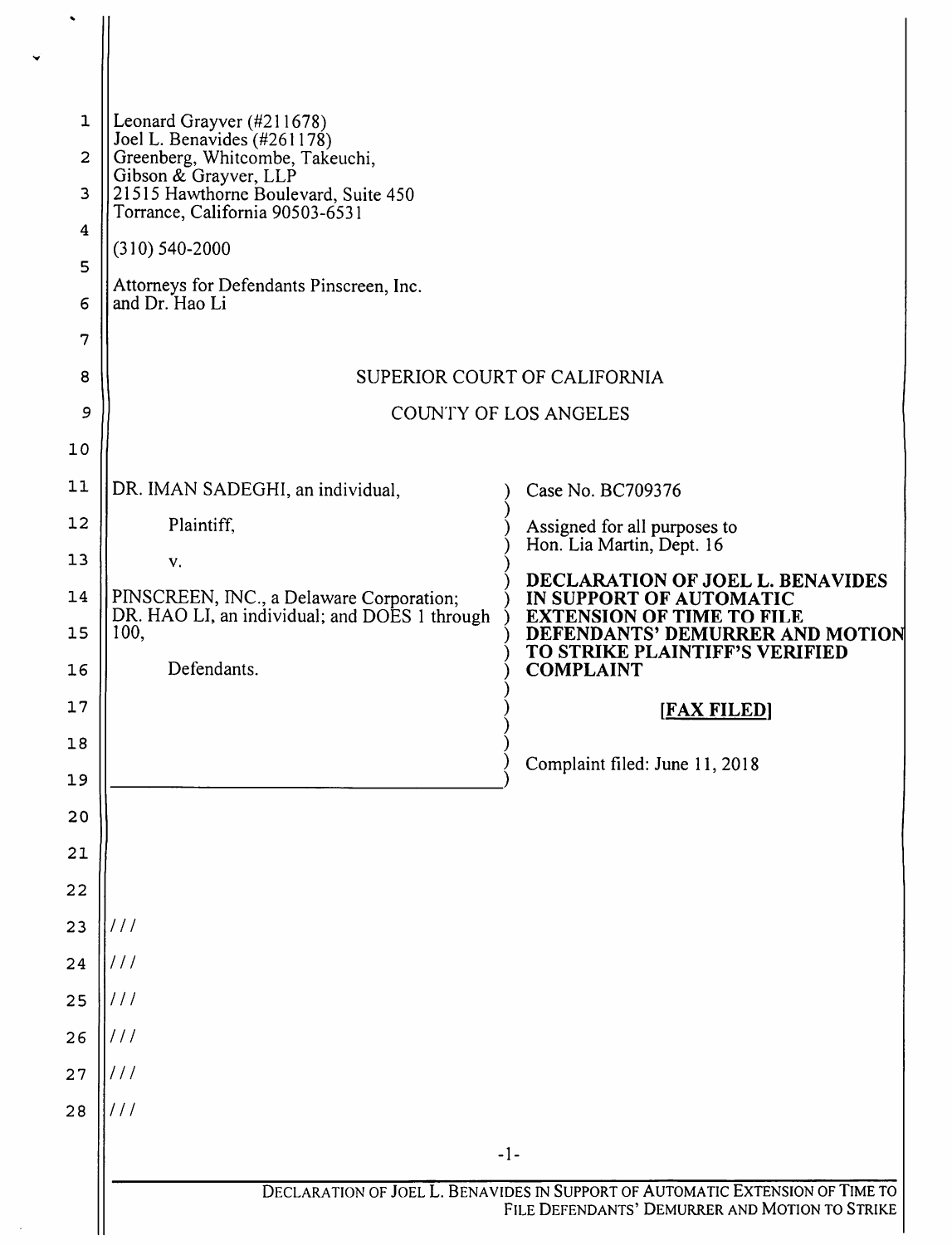1 2 3

4

5

6

7

8

9

10

11

12

13

14

15

16

17

18

19

20

21

22

23

24

## DECLARATION OF JOEL L. BENAVIDES

I, JOEL L. BENAVIDES, declare as follows:

1. I am an attorney licensed to practice before all Courts of the State of California and a partner of Greenberg, Whitcombe, Takeuchi, Gibson & Grayver, LLP, counsel of record for the Defendants in this action.

2. Plaintiffs Complaint in this action was filed on June 11, 2018 (the "Complaint"). Complaint alleges seventeen (17) separate causes of action against the Defendants; the Complaint is 172 pages long.

3. After a review of the Complaint, I have determined there are several bases to demurrer to various causes of action alleged therein, and several valid bases to move to strike irrelevant, false, and/or improper matters asserted in the Complaint.

4. As a result, I intend to file a demurrer and motion to strike in this action as against the Complaint. Before I can do so, I must meet and confer with Plaintiff's counsel, in person or by telephone, to identify all of the specific causes of action that I believe to be subject to demurrer and/or a motion to strike and to identify with legal support the basis of those alleged deficiencies. See, California Code of Civil Procedure ("CCP") §§ 430.41 and 435.5.

5. Plaintiffs counsel and Defendants' counsel spoke, briefly, regarding the legal basis for Defendants' contemplated demurrer and motion to strike during a telephonic conference held on August 1, 2018.

6. During that call, counsel for the parties could not reach an agreement to resolve the issues to be raised in Defendants' contemplated demurrer and motion to strike. Rather, counsel for the parties agreed that both sides have made a good faith attempt to meet and confer and that, given the length, complexity, and number of claims asserted in the Complaint, both sides require additional time to meaningfully engage in and complete the meet and confer process.

25 26 7. Plaintiffs counsel and Defendants' counsel have agreed to complete the meet and confer process, as to these issues, within the next 21 days.

27 28 8. I have not previously requested an automatic extension of time to file a demurrer and/or motion to strike in this action.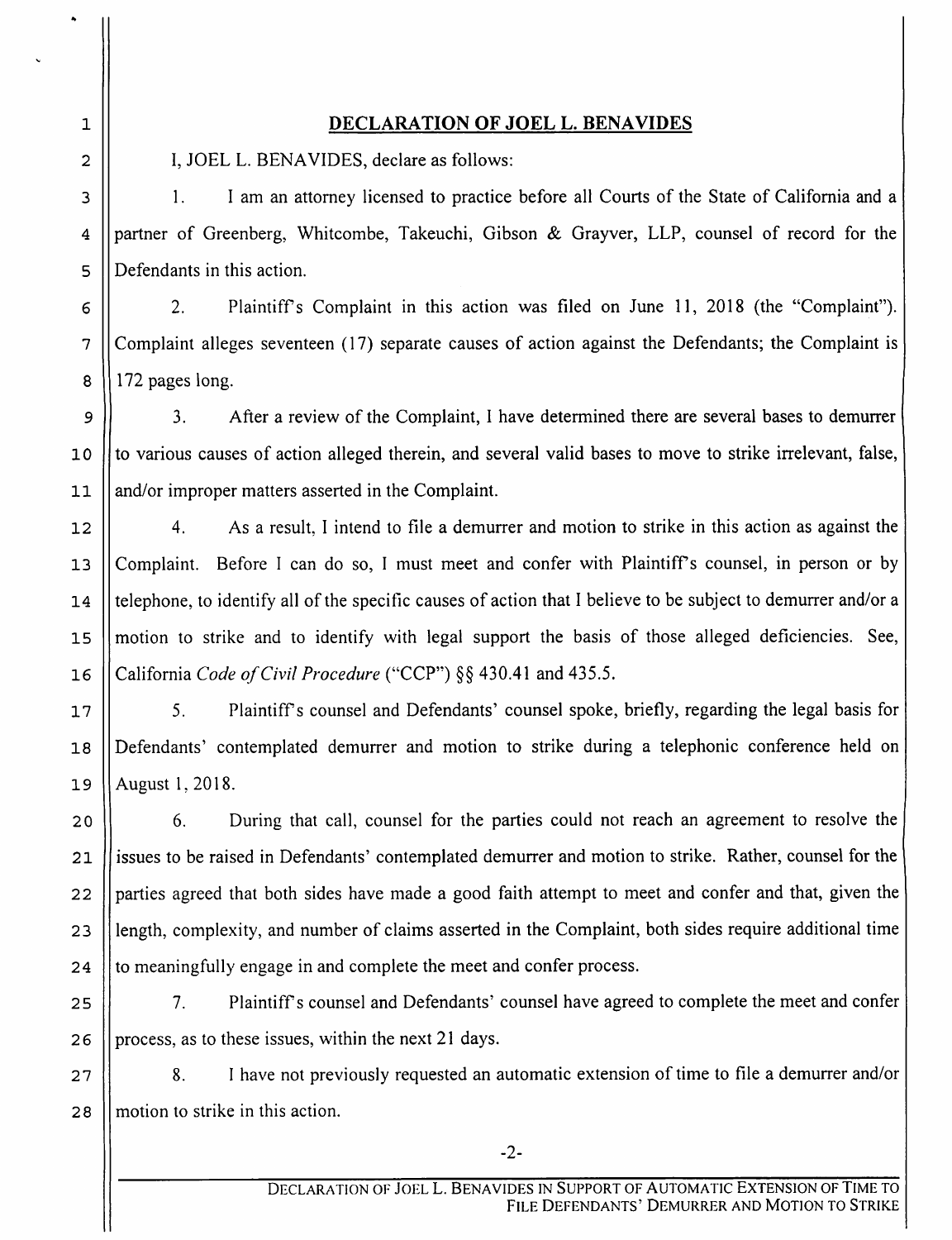9. Therefore, upon timely filing and service of this declaration, Defendants are entitled to an automatic 30-day extension of time to file a demurrer and/or motion to strike the Complaint. See, CCP  $\S$ § 430.41(a)(2) and 435.5(a)(2).

10. Therefore, upon timely filing and service of this declaration, Defendants' new deadline to file a demurrer and/or motion to strike the Complaint shall be September 4,2018.

I declare under penalty of perjury under the laws of the State of California that the foregoing is true and correct. Executed this 2nd day of August, , in Torrance, California.

 $\frac{d}{d\lambda}$  $L_{\text{B}}$ enavides  $\begin{pmatrix} 1 & 1 \\ 1 & 1 \end{pmatrix}$ 

 $-3-$ 

 $\bar{\mathbf{g}}$